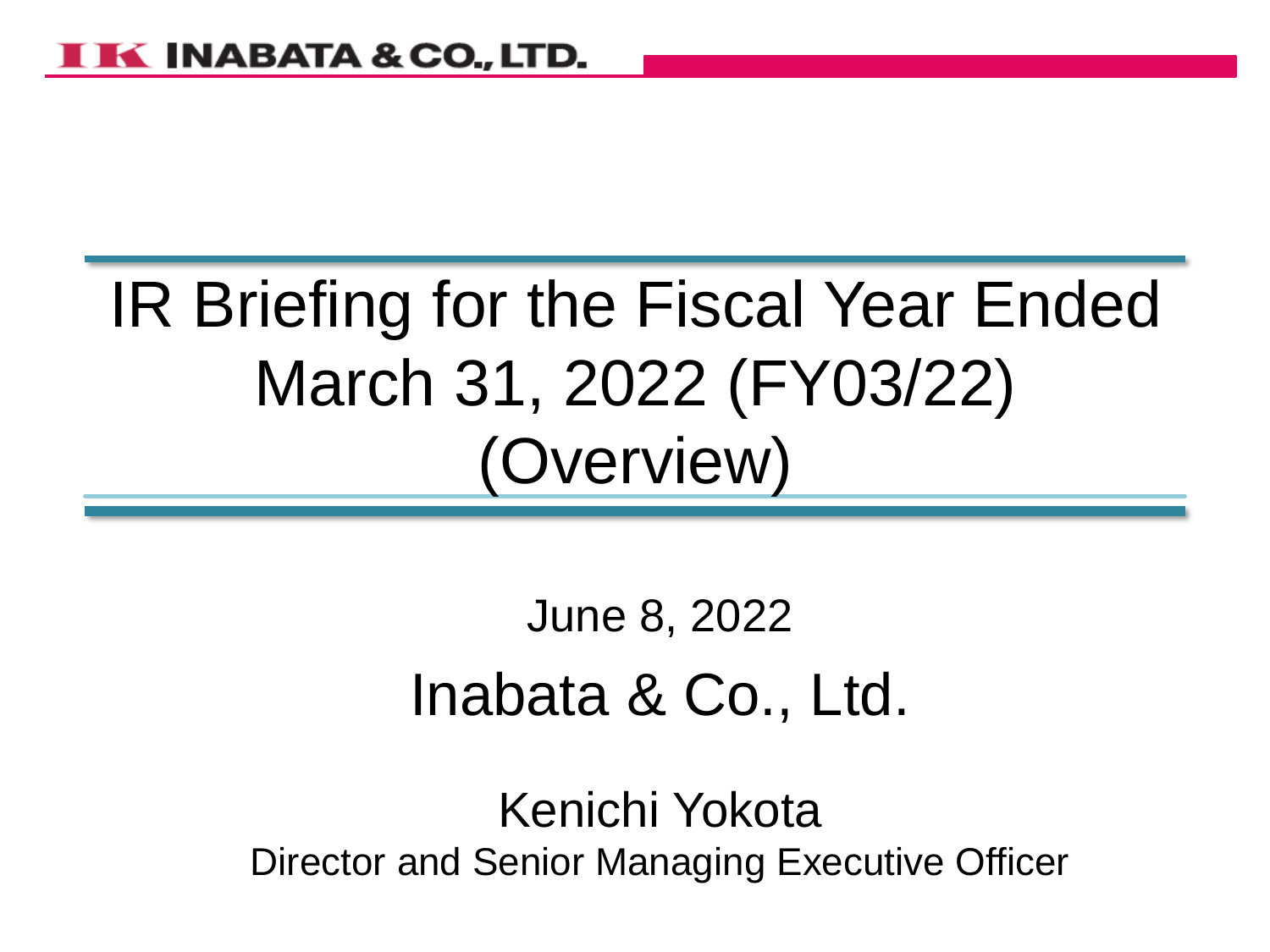# **Net sales and profits reached record highs.**

# **Net sales: ¥680.9 billion ¥577.5 billion in FY03/21**

Net sales grew owing to recovery from the sharp decline caused by the COVID-19 pandemic; higher selling prices for raw materials and yen depreciation also contributed.

**Operating profit: ¥20.0 billion +33.9% YoY**

Operating profit rose on increases in net sales and gross profit margin.

**Ordinary profit: ¥21.6 billion +31.1% YoY**

Ordinary profit increased on operating profit growth.

**Profit attributable to** UIII dul INU **¥22.3 billion +62.0% YoY Profit attributable to owners of parent:**

Bottom-line profit grew due to an increase in ordinary profit and gain on sales of investment securities.

**2** Copyright © INABATA&CO., LTD. 2022 \* Inabata has adopted Accounting Standard for Revenue Recognition (ASBJ Statement No. 29) effective from Q1 FY03/22, which had a negative impact on net sales of ¥25.2 billion.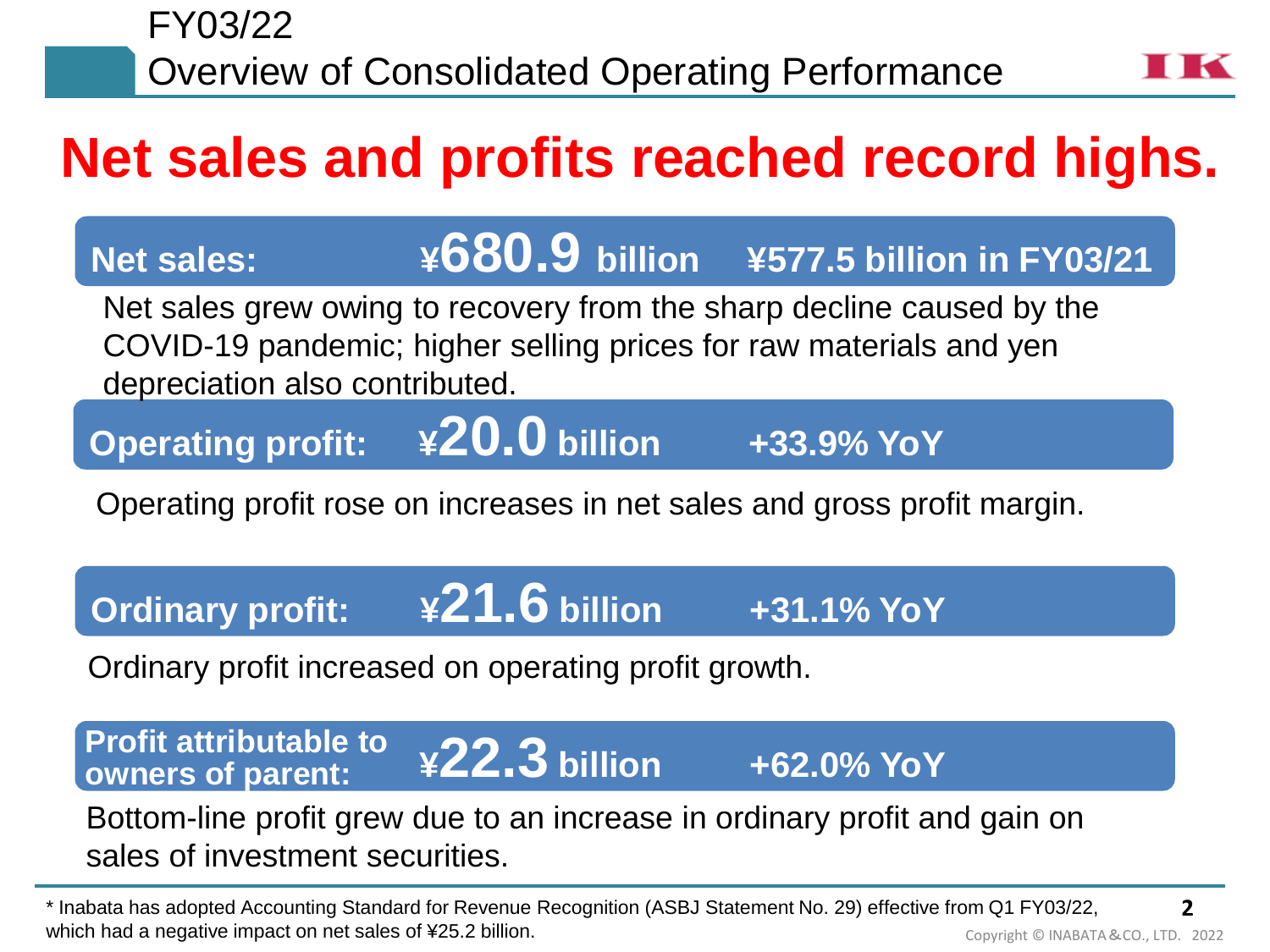# FY03/22 Overview of Consolidated Operating Performance



|                                                   |         | (Billions of yen) |               |                   |                                         |                                       |
|---------------------------------------------------|---------|-------------------|---------------|-------------------|-----------------------------------------|---------------------------------------|
|                                                   |         | FY03/22<br>(A)    |               | <b>YoY change</b> | <b>Forecast</b>                         |                                       |
|                                                   | FY03/21 |                   | <b>Amount</b> | $\frac{9}{6}$     | announced<br>February 7,<br>2022<br>(B) | <b>Achievement</b><br>rate<br>(A)/(B) |
| Net sales                                         | 577.5   | 680.9             | $+103.3$      |                   | 650.0                                   | 104.8%                                |
| <b>Operating profit</b>                           | 14.9    | 20.0              | $+5.0$        | $+33.9%$          | 19.5                                    | 102.8%                                |
| <b>Ordinary profit</b>                            | 16.5    | 21.6              | $+5.1$        | $+31.1%$          | 21.0                                    | 103.1%                                |
| <b>Profit attributable to</b><br>owners of parent | 13.7    | 22.3              | $+8.5$        | $+62.0%$          | 21.5                                    | 104.0%                                |
| <b>Exchange rate</b><br>(USD/JPY)                 | 106.10  | 112.39            | $+6.29$       |                   | 110.00                                  |                                       |

**3** \* Inabata has adopted Accounting Standard for Revenue Recognition (ASBJ Statement No. 29) effective from Q1 FY03/22, which had a negative impact on net sales of ¥25.2 billion. Concerned Manuscript Copyright © INABATA&CO., LTD. 2022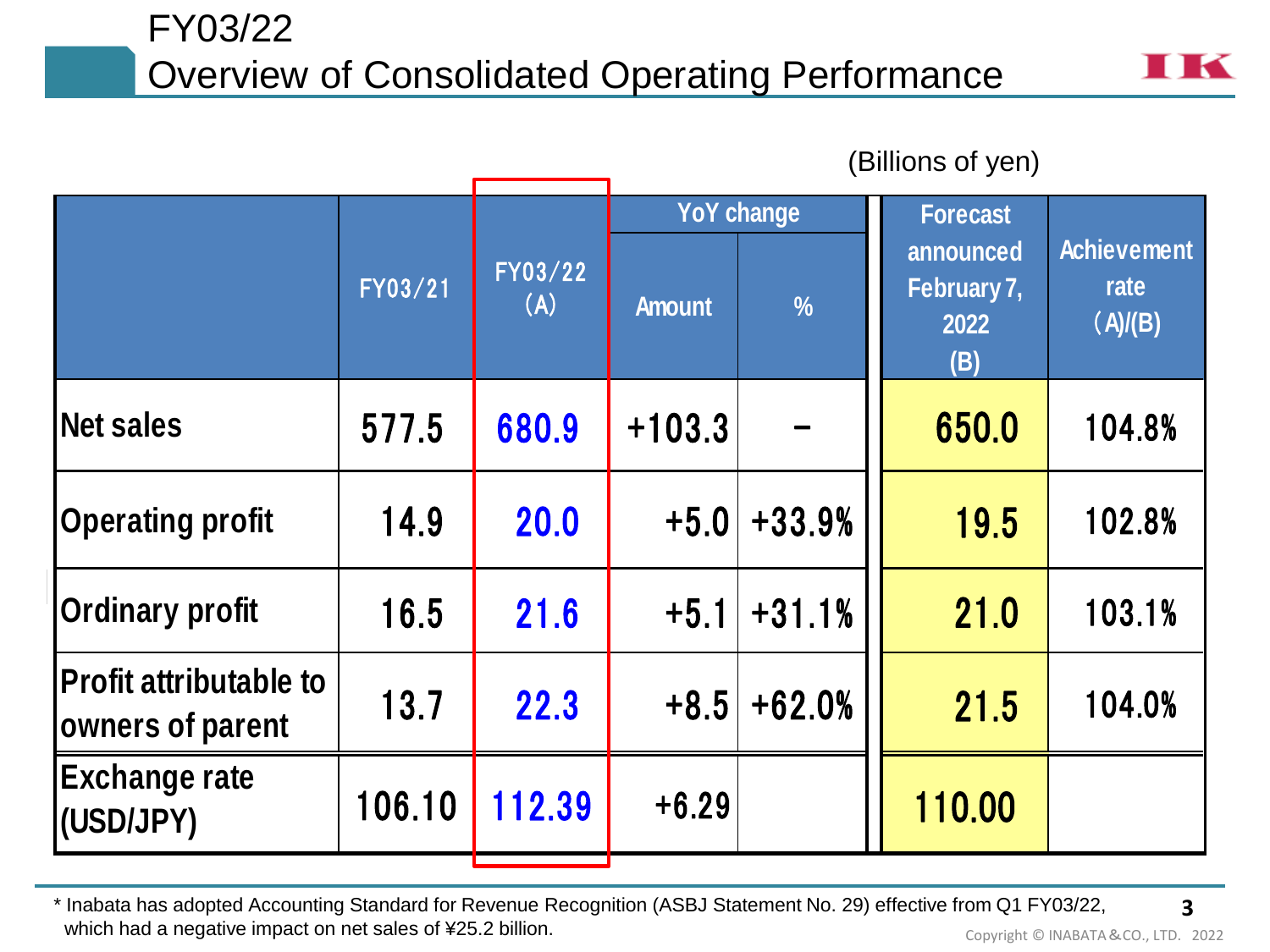# Operating Performance





Notes: Recorded ¥0.75 billion in reversal of allowance for doubtful accounts at a European subsidiary in FY03/21.

Gain on sales investment securities were ¥5.11 billion in FY03/19, ¥3.03 billion in FY03/20, ¥ 2.98 billion in FY03/21 and ¥8.97 billion in FY03/22. Inabata has adopted Accounting Standard for Revenue Recognition (ASBJ Statement No. 29) effective from Q1 FY03/22, which had a negative impact on net sales of ¥25.2 billion.

**4**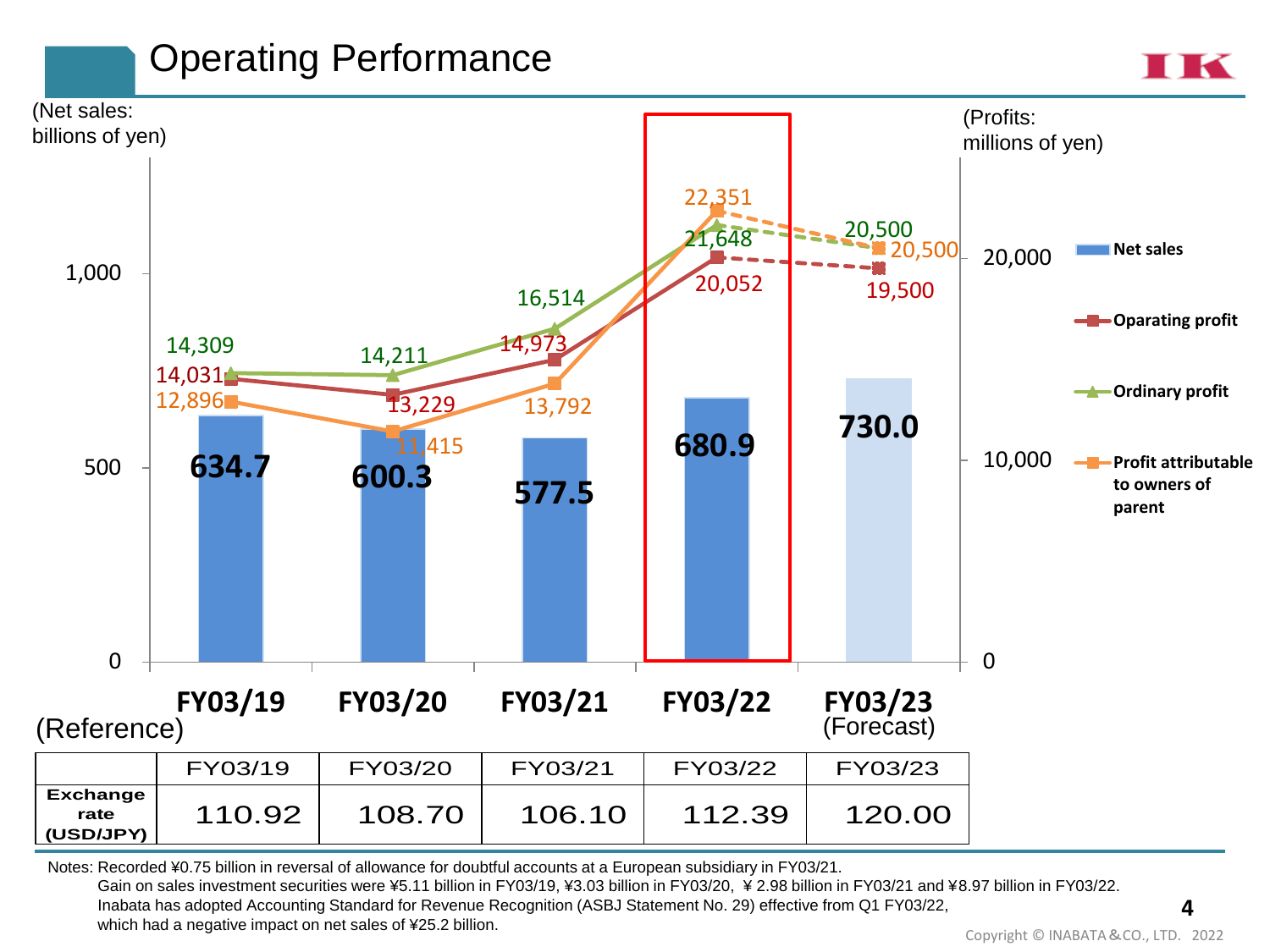## Balance Sheet

TIK

✓**Accounts receivable and inventories as well as accounts payable and short-term loans increased due to recovery in business**

✓ **Investment securities, other non-current liabilities, and other comprehensive income fell due to stock sales and a drop in market value**

✓ **Shareholders' equity grew owing to business recovery and stock sales**

(Billions of yen)

| <b>Assets</b>                                   | <b>End-FY03/21</b> | <b>End-FY03/22</b> | <b>Change</b> | <b>Liabilities and net assets</b>                | <b>End-FY03/21</b> | <b>End-FY03/22</b> | Change  |
|-------------------------------------------------|--------------------|--------------------|---------------|--------------------------------------------------|--------------------|--------------------|---------|
| <b>Cash and deposits</b>                        | 31.4               | 35.4               | $+3.9$        | <b>Notes and accounts</b><br>payable - trade     | 104.1              | 115.9              | $+11.8$ |
| <b>Notes and accounts</b><br>receivable - trade | 162.7              | 184.6              | $+21.9$       | Short-term loans payable                         | 33.7               | 58.6               | $+24.9$ |
| <b>Inventories</b>                              | 54.1               | 79.0               | $+24.9$       | <b>Other current liabilities</b>                 | 12.7               | 18.5               | $+5.8$  |
| <b>Other current assets</b>                     | 8.6                | 12.3               | $+3.6$        | Long-term loans payable                          | 7.4                | 5.8                | $-1.5$  |
| <b>Property, plant and</b><br>equipmment        | 14.3               | 15.3               | $+0.9$        | <b>Other non-current</b><br>liabilities          | 19.3               | 13.0               | $-6.2$  |
| Intangible assets                               | 2.9                | 2.6                | $-0.2$        | Shareholders' equity                             | 129.1              | 139.5              | $+10.3$ |
| <b>Investment securities</b>                    | 71.5               | 48.3               | $-23.2$       | <b>Accumulated other</b><br>comprehensive income | 44.6               | 35.3               | $-9.2$  |
| Other fixed assets                              | 7.3                | 11.2               | $+3.9$        | Non-controlling interests                        | 1.9                | 1.9                | $-0.0$  |
| <b>Total assets</b>                             | 353.2              | 389.0              | $+35.8$       | <b>Total liabilities and net</b><br>assets       | 353.2              | 389.0              | $+35.8$ |
|                                                 |                    |                    |               |                                                  |                    |                    |         |
| <b>Current ratio</b>                            | 170.6%             | 161.2%             |               | <b>Equity ratio</b>                              | 49.2%              | 45.0%              |         |

Note: At end-FY03/22, notes receivable were 22.5 billion yen and accounts receivable were 162.1 billion yen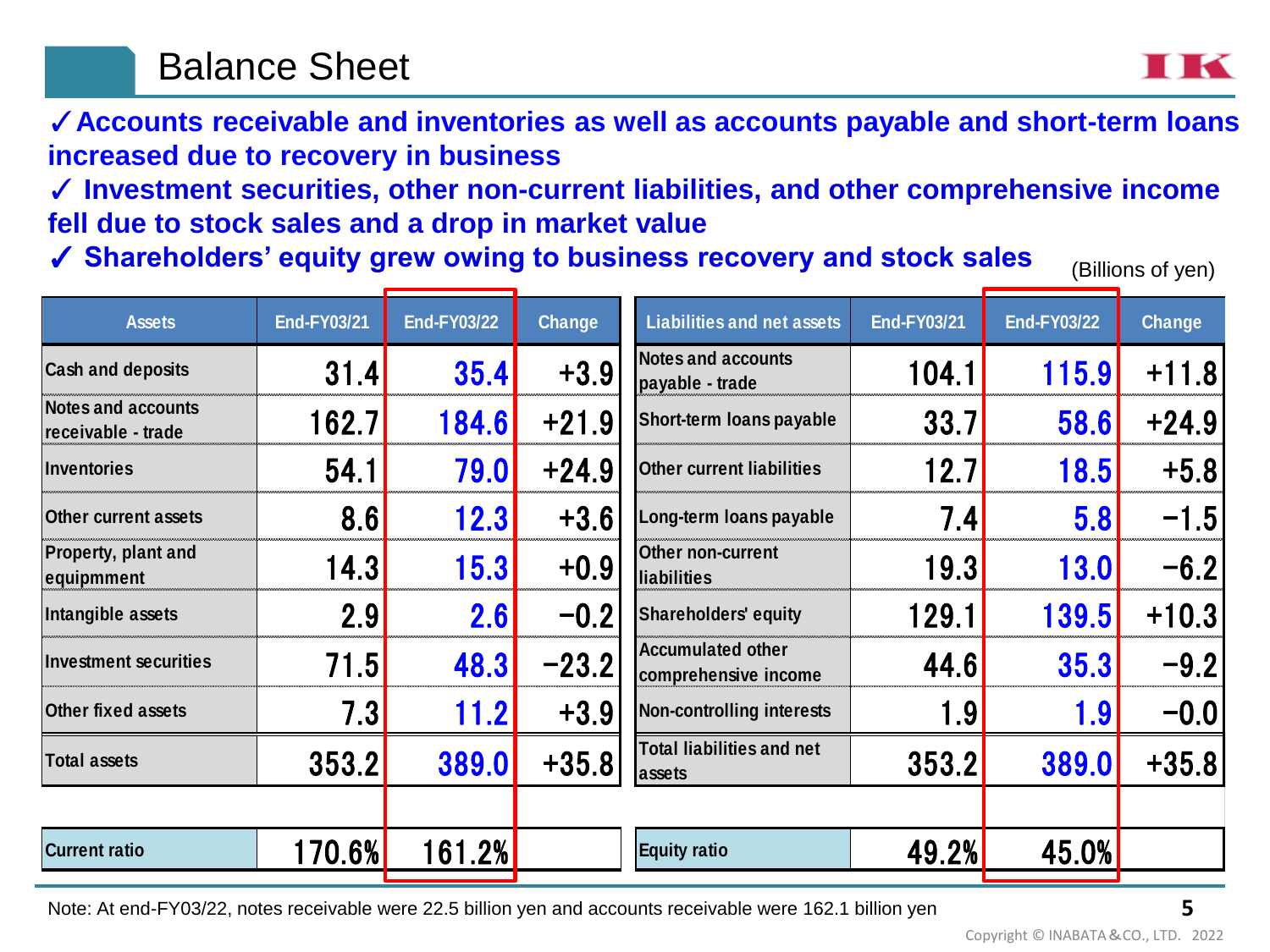### Equity Capital, Net Interest-Bearing Debt, Net Debt/Equity Ratio

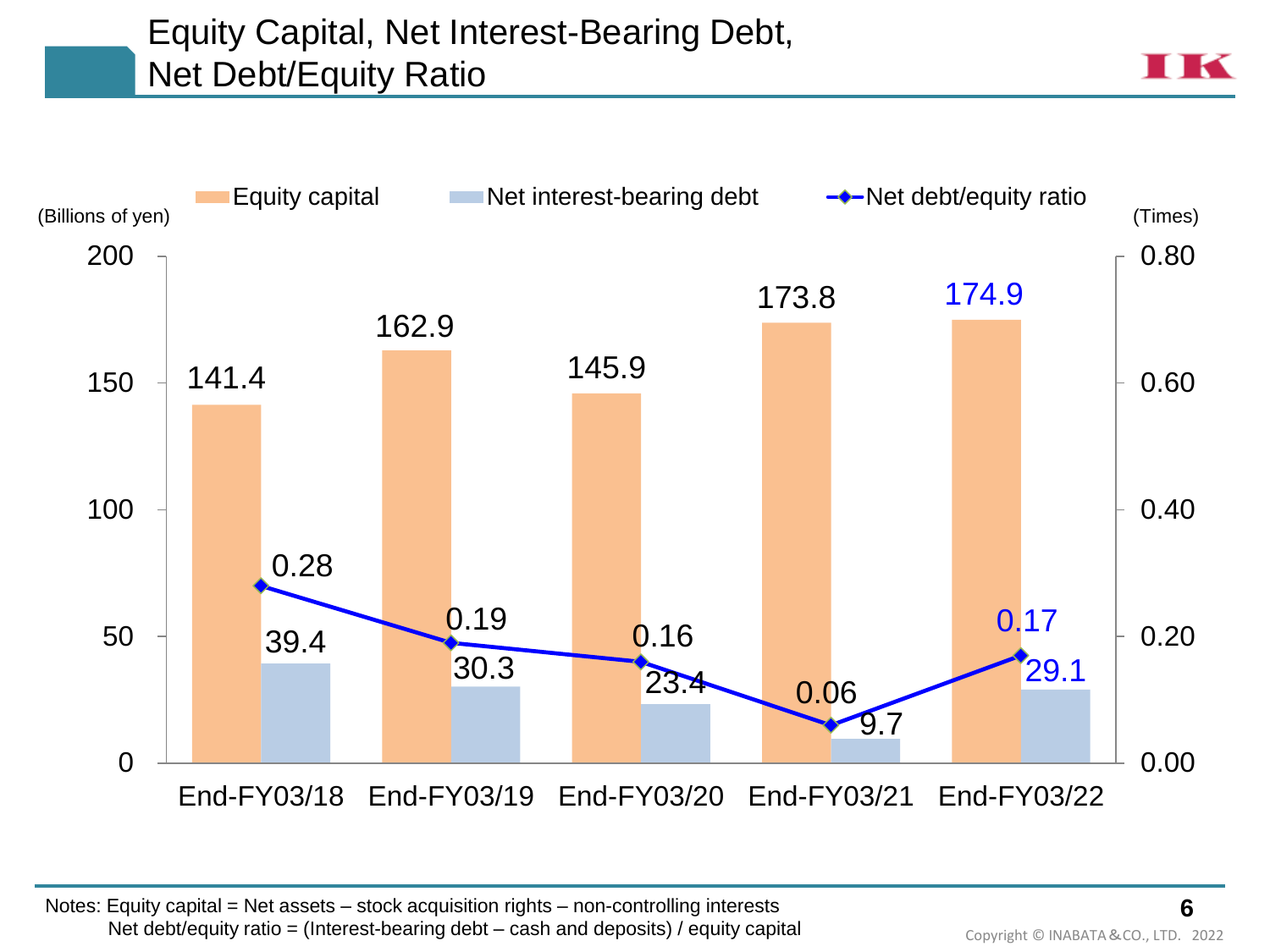✓**In Information & Electronics, sales of key materials rose** ✓**In Plastics, sales grew on higher resin prices and recovery from the setback** 

**caused by the COVID-19 pandemic**



**7** \* Effective from Q1 FY03/22, Inabata has adopted Accounting Standard for Revenue Recognition (ASBJ Statement No. 29). Figures in parenthesis are sales under the previous accounting standard, and are provided for reference. Copyright © INABATA&CO., LTD. 2022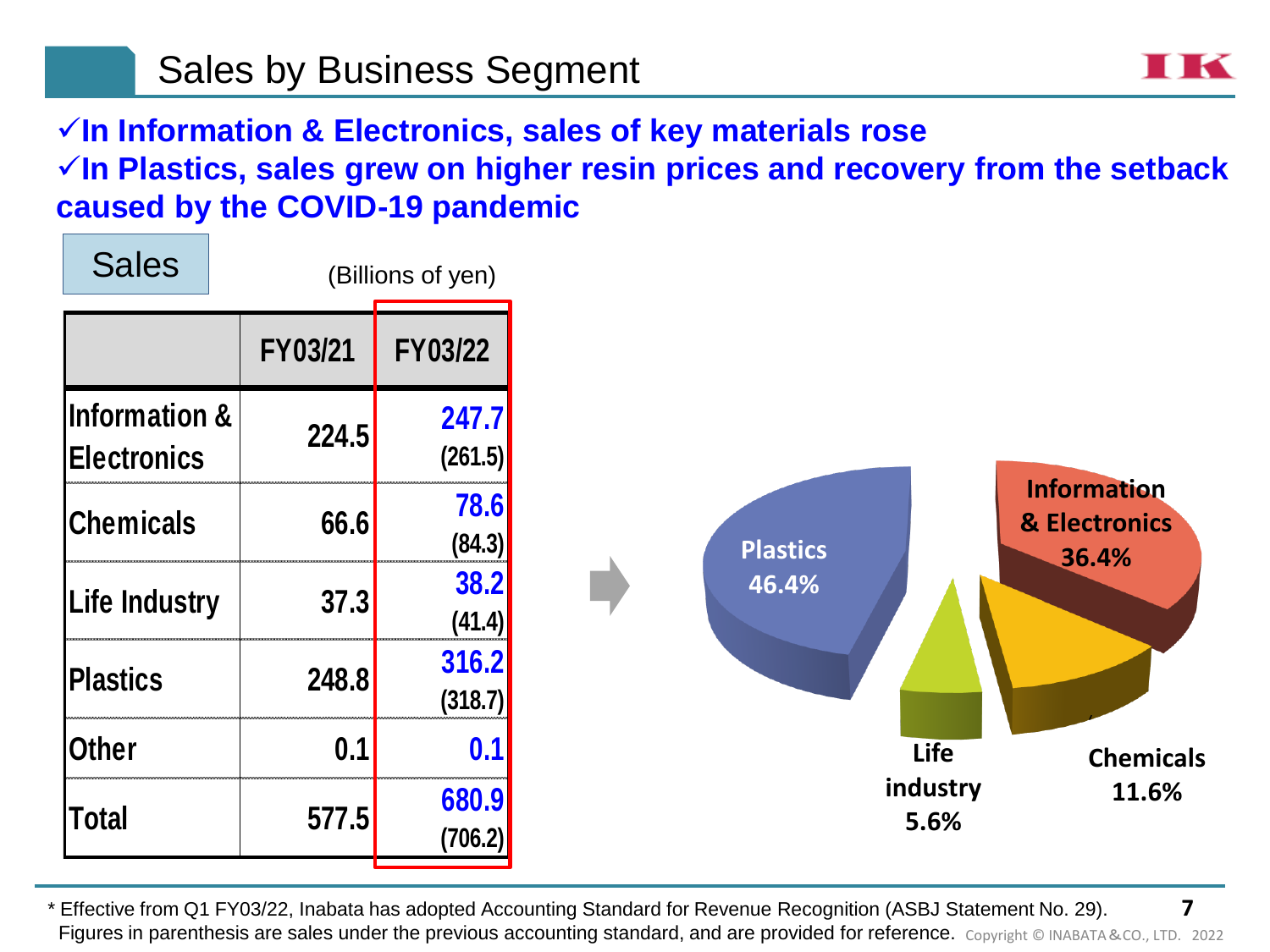# (Reference) FY03/22 Net Sales Breakdown by Segment and Region  $\blacksquare$

(Billions of yen)

|                                                            | <b>Information &amp;</b><br><b>Electronics</b> | <b>Chemicals</b> | <b>Life Industry</b> | <b>Plastics</b> | <b>Other</b>   | <b>Total</b> |
|------------------------------------------------------------|------------------------------------------------|------------------|----------------------|-----------------|----------------|--------------|
| Japan                                                      | 96.7                                           | 54.1             | 26.2                 | 103.1           |                | 280.3        |
| <b>Southeast</b><br><b>Asia</b>                            | 17.1                                           | 9.9              | 0.1                  | 134.5           |                | 161.7        |
| <b>Northeast</b><br>Asia                                   | 117.9                                          | 7.2              | 0.9                  | 65.1            |                | 191.2        |
| <b>Americas</b>                                            | 9.8                                            | 4.2              | 8.9                  | 11.7            |                | 34.7         |
| <b>Europe</b>                                              | 6.0                                            | 3.0              | 1.9                  | 1.7             |                | 12.6         |
| <b>Revenue arising</b><br>from contracts<br>with customers | 247.7                                          | 78.6             | 38.2                 | 316.2           | $\blacksquare$ | 680.7        |
| Other revenue                                              |                                                |                  |                      |                 | 0.1            | 0.1          |
| <b>Sales to</b><br>external<br><b>customers</b>            | 247.7                                          | 78.6             | 38.2                 | 316.2           | 0.1            | 680.9        |

\* Revenue arising from contracts with customers are recorded based on the location of corresponding sales offices, **Categorized by country or region.** Copyright © INABATA & CO., LTD. 2022

**8**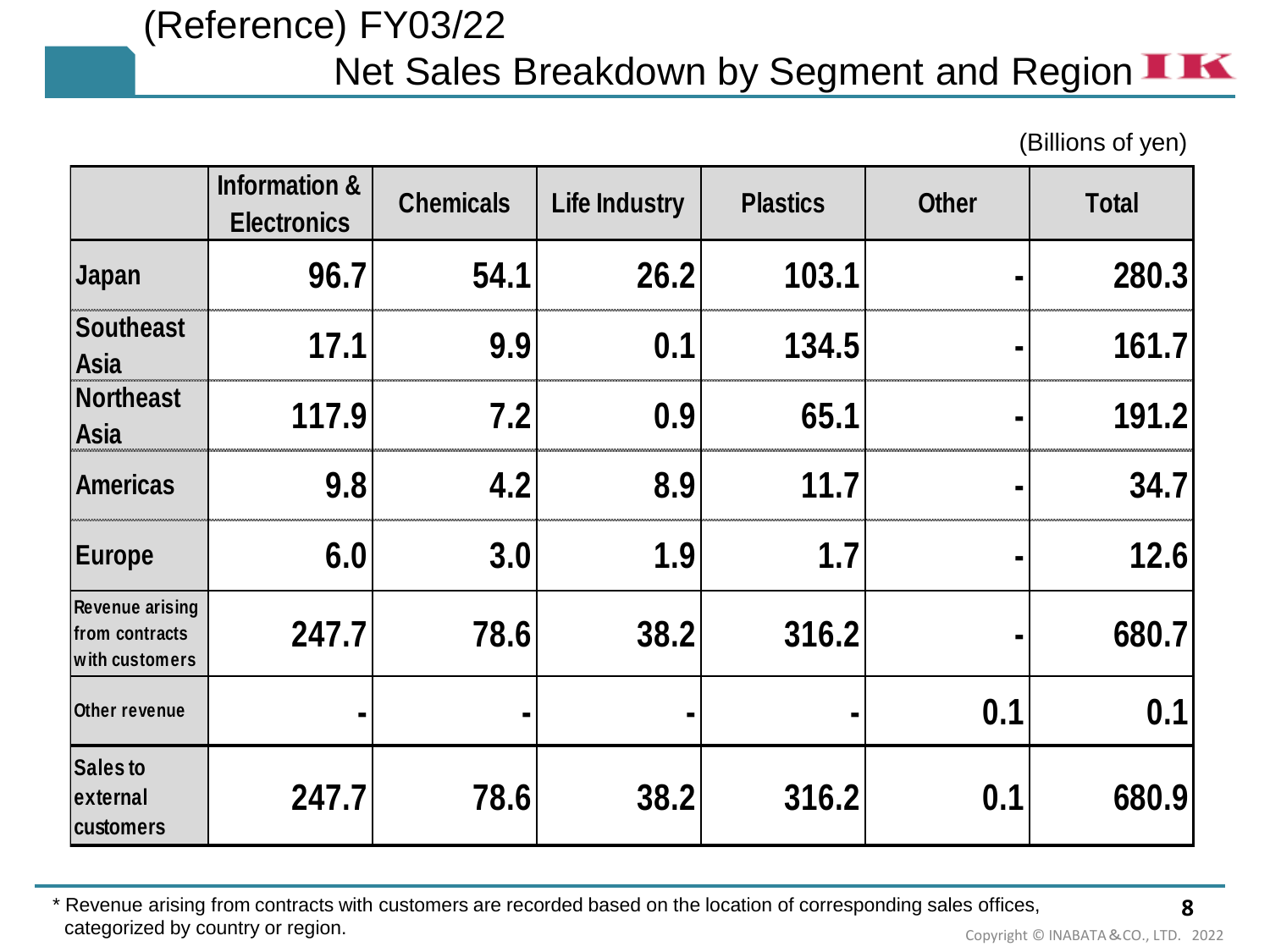Gross Profit and Operating Profit by Business Segment

### ✓**In Plastics and Chemicals, profits increased thanks to recovery in sales and higher selling prices**

✓**In Life Industry, sales of processed food products to conveyor-belt sushi restaurants and seafood products in the US were strong**

| Gross profit                                   |            |         | (Millions of yen) |                                                | <b>Operating profit</b> |                | (Millions of yen) |  |  |
|------------------------------------------------|------------|---------|-------------------|------------------------------------------------|-------------------------|----------------|-------------------|--|--|
|                                                | FY03/21    | FY03/22 | YoY change        |                                                | FY03/21                 | <b>FY03/22</b> | YoY change        |  |  |
| <b>Information &amp;</b><br><b>Electronics</b> | 14,511     | 17,471  | $+20.4%$          | <b>Information &amp;</b><br><b>Electronics</b> | 6,327                   | 6,422          | $+1.5%$           |  |  |
| <b>Chemicals</b>                               | 5,417      | 7,090   | $+30.9%$          | <b>Chemicals</b>                               | 1,320                   | 2,207          | $+67.2%$          |  |  |
| <b>Life Industry</b>                           | 5,074      | 6,641   | $+30.9%$          | <b>Life Industry</b>                           | 1,563                   | 2,618          | +67.5%            |  |  |
| <b>Plastics</b>                                | 20,906     | 26,040  | $+24.6%$          | <b>Plastics</b>                                | 5,631                   | 8,677          | $+54.1%$          |  |  |
| <b>Other</b>                                   | <b>130</b> | 127     | $-2.6%$           | <b>Other</b>                                   | 130                     | 127            | $-2.6%$           |  |  |
| <b>Total</b>                                   | 46,040     | 57,370  | $+24.6%$          | <b>Total</b>                                   | 14,973                  | 20,052         | $+33.9%$          |  |  |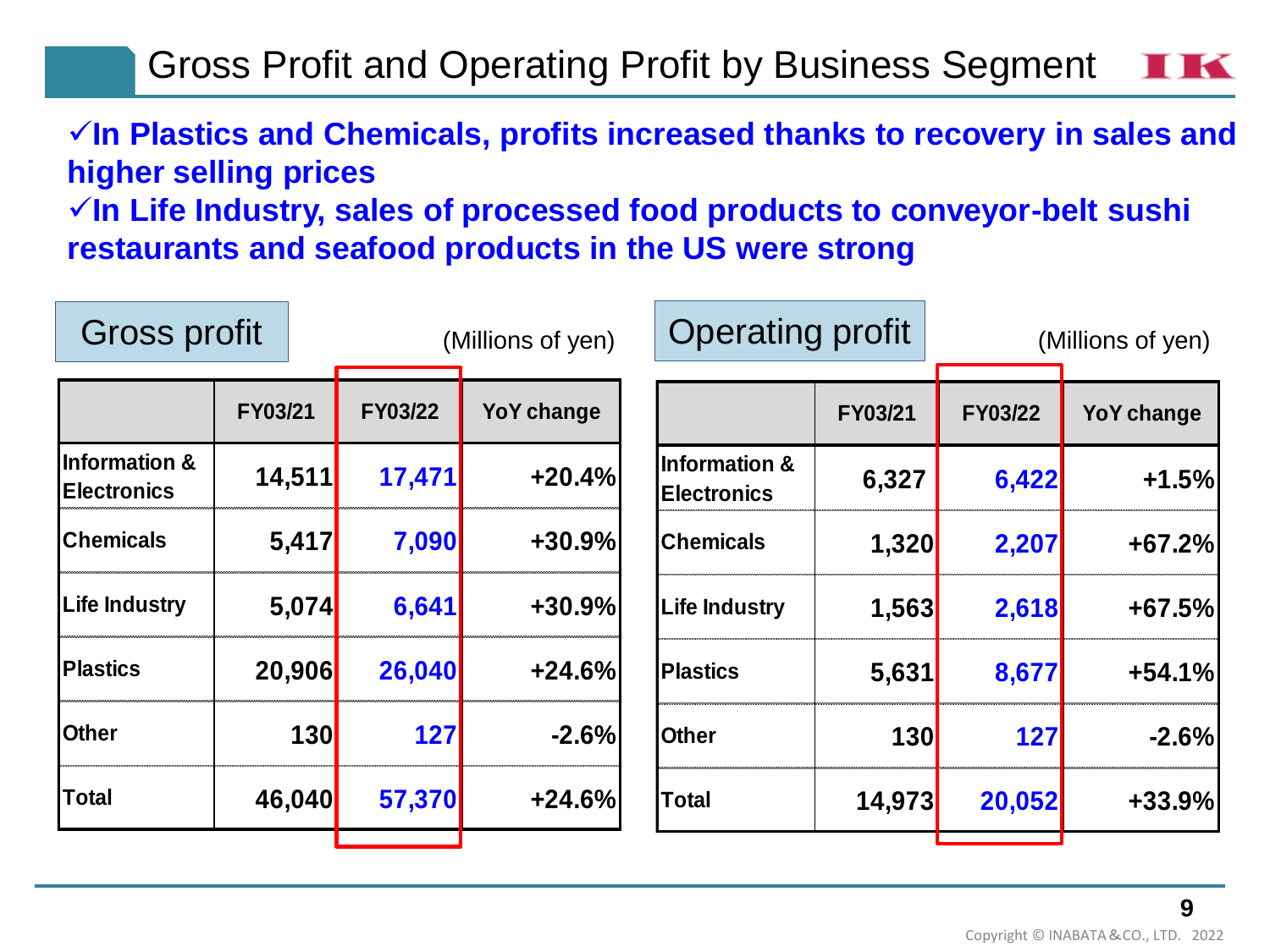

Note: Sales in the Japan segment include exports (¥54.9 billion in FY03/22). Including this amount, the percentage of overseas sales was 61.6% in FY03/21 and 64.6% in FY03/22.

**10** \* Effective from Q1 FY03/22, Inabata has adopted Accounting Standard for Revenue Recognition (ASBJ Statement No. 29). Figures in parenthesis are sales under the previous accounting standard, and are provided for reference. Copyright © INABATA&CO., LTD. 2022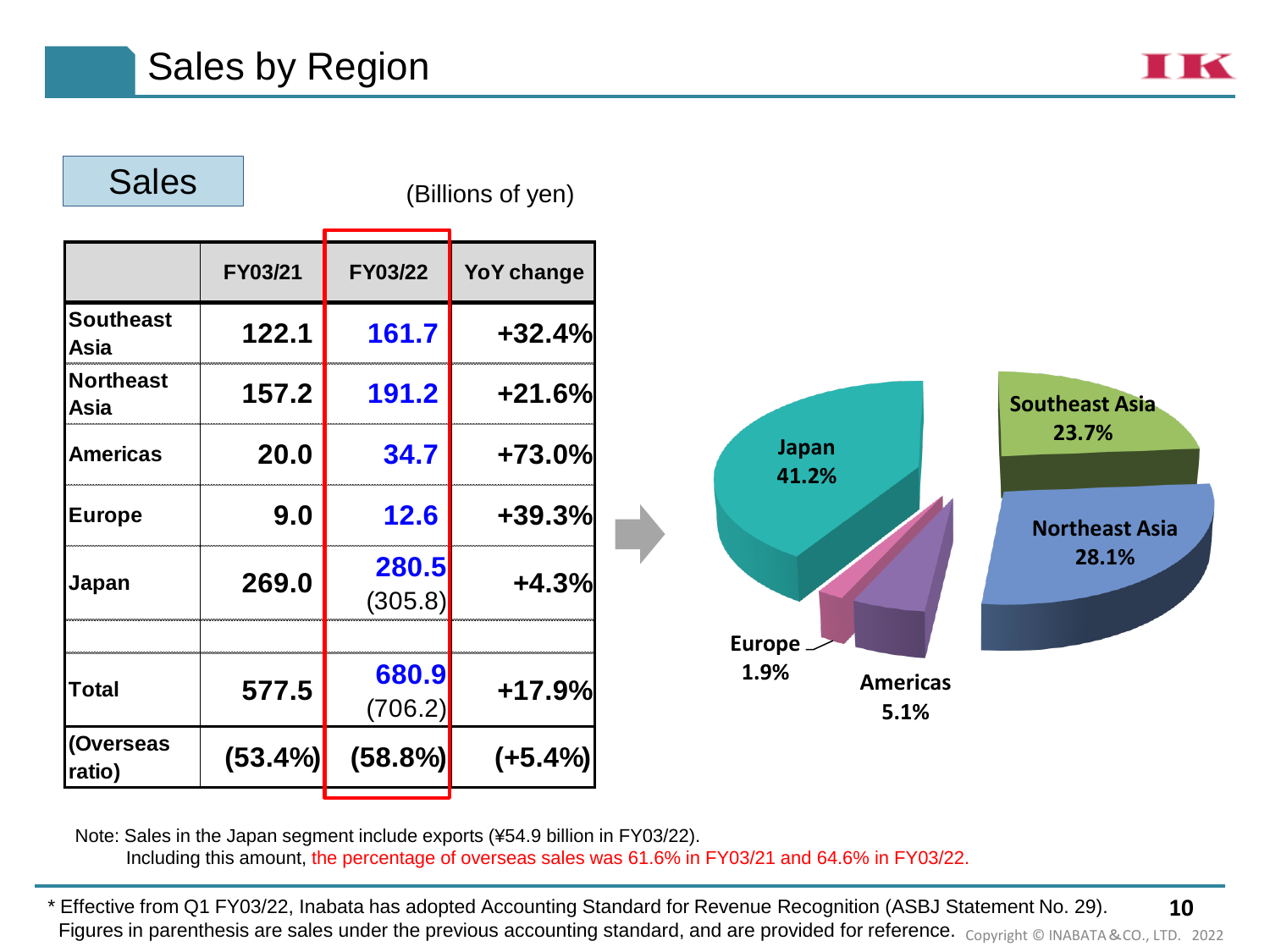✓**Southeast Asia: Recovered from the downturn a year ago caused by lockdowns** ✓**Americas: Sales of seafood products were robust on a sharp recovery in demand**

| <b>Operating profit</b>            |            |            | (Millions of yen) |                       |                 |                                |
|------------------------------------|------------|------------|-------------------|-----------------------|-----------------|--------------------------------|
|                                    | FY03/21    | FY03/22    | YoY change        |                       |                 |                                |
| <b>Southeast</b><br>Asia           | 3,741      | 6,268      | $+67.5%$          |                       |                 |                                |
| <b>Northeast</b><br>Asia           | 2,671      | 3,774      | $+41.3%$          |                       |                 |                                |
| <b>Americas</b>                    | 483        | 1,445      | +199.0%           | <b>Japan</b><br>39.7% |                 | <b>Southeast Asia</b><br>31.4% |
| <b>Europe</b>                      | 1,035      | 527        | $-49.1%$          |                       |                 |                                |
| Japan                              | 6,759      | 7,924      | $+17.2%$          |                       |                 | <b>Northeast Asia</b>          |
| <b>Subtotal</b>                    | 14,691     | 19,939     | $+35.7%$          |                       |                 | 18.9%                          |
| <b>Elimination or</b><br>corporate | 281        | 112        |                   | Europe_<br>2.7%       | <b>Americas</b> |                                |
| Total                              | 14,973     | 20,052     | $+33.9%$          |                       | 7.3%            |                                |
| (Overseas<br>ratio)                | $(54.0\%)$ | $(60.3\%)$ | $(+6.3%)$         |                       |                 |                                |

Note: Recorded ¥0.75 billion in reversal of allowance for doubtful accounts at a European subsidiary in FY03/21.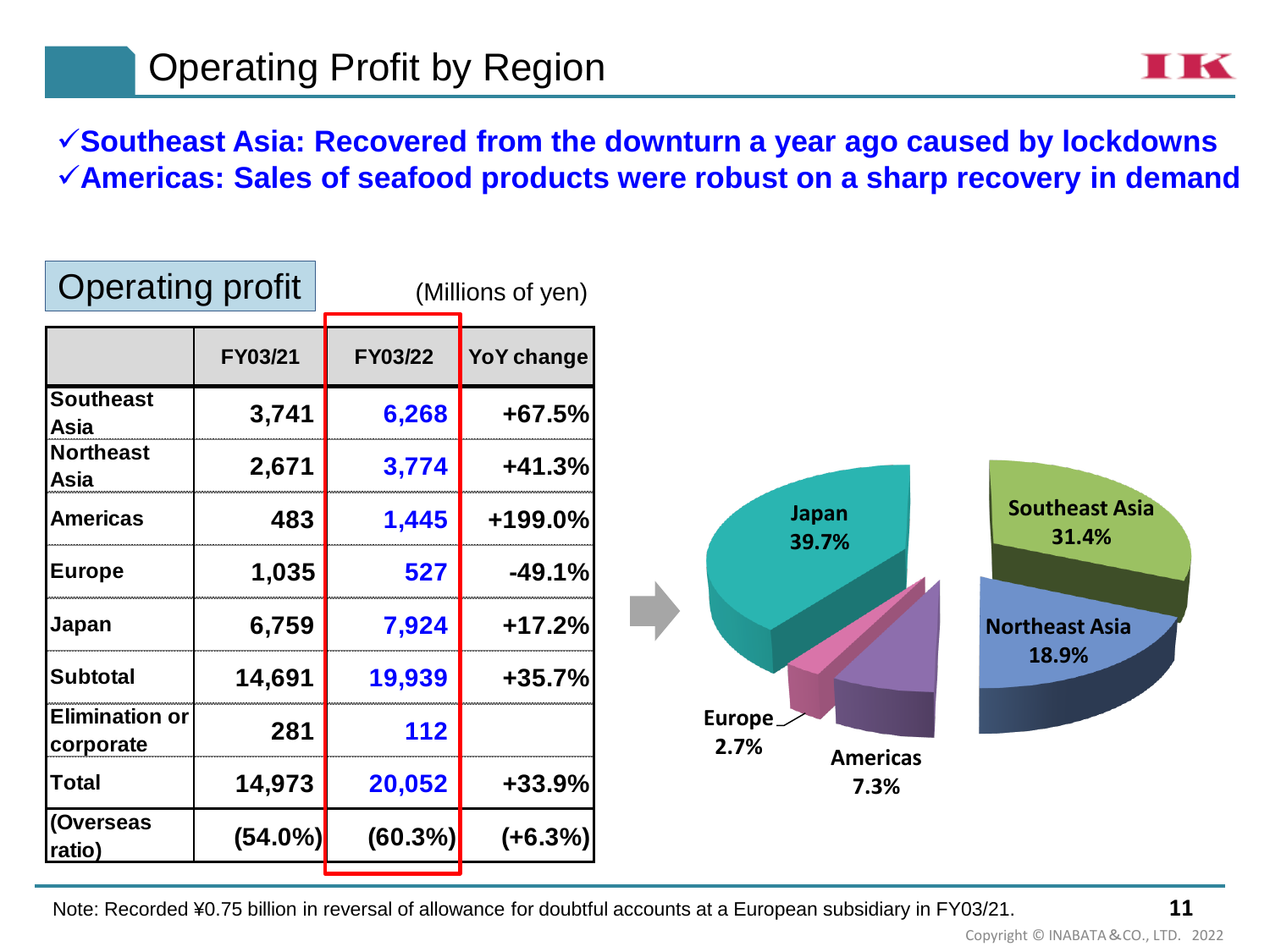# Sales and Operating Profit in the Manufacturing Sector **THE**

Compound manufacturing facilities in Southeast Asia in particular recovered from the impact of year-ago lockdowns



Copyright © INABATA&CO., LTD. 2022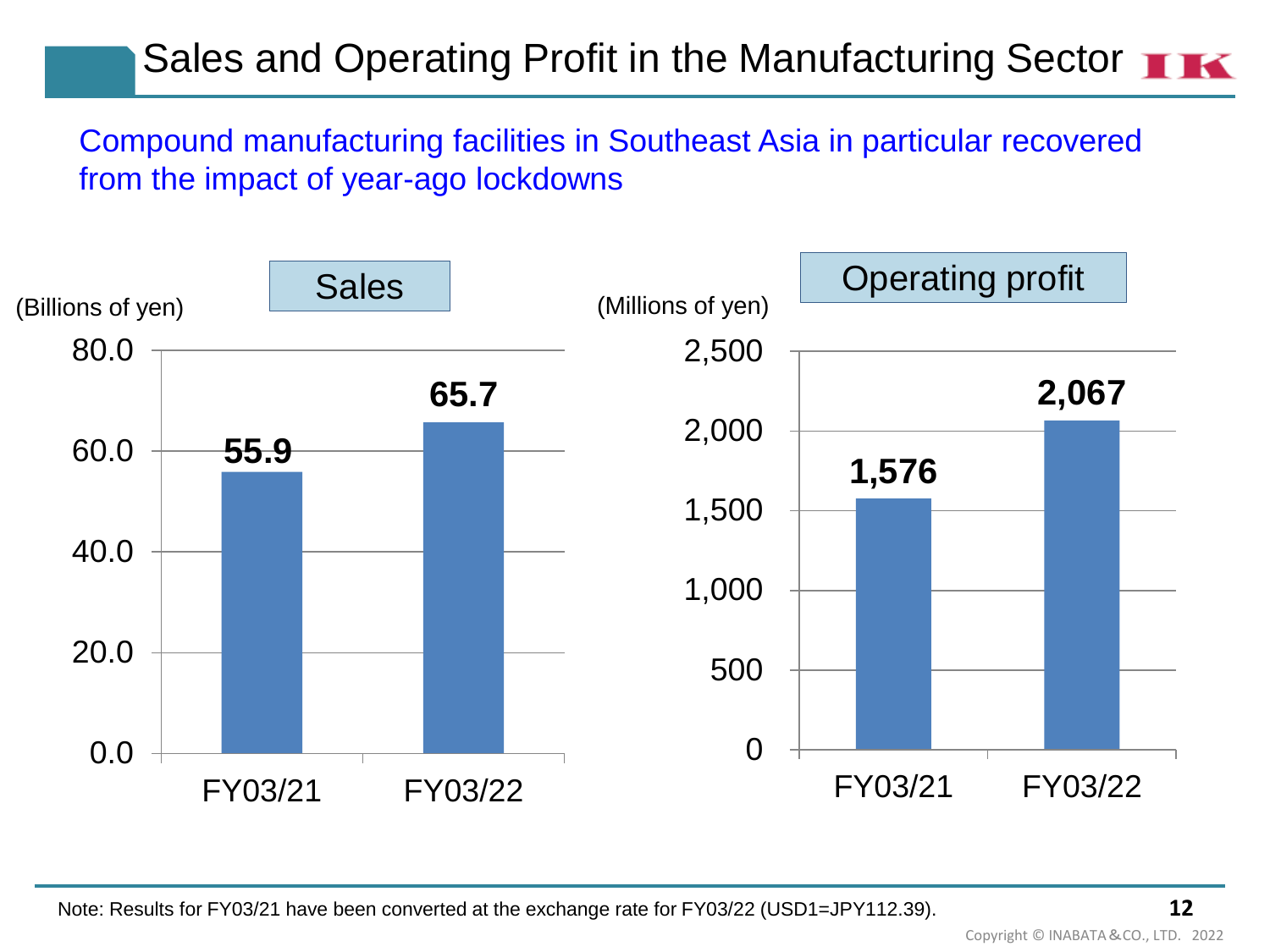# Sales by Business Segment





**13** \* Inabata has adopted Accounting Standard for Revenue Recognition (ASBJ Statement No. 29) effective from Q1 FY03/22.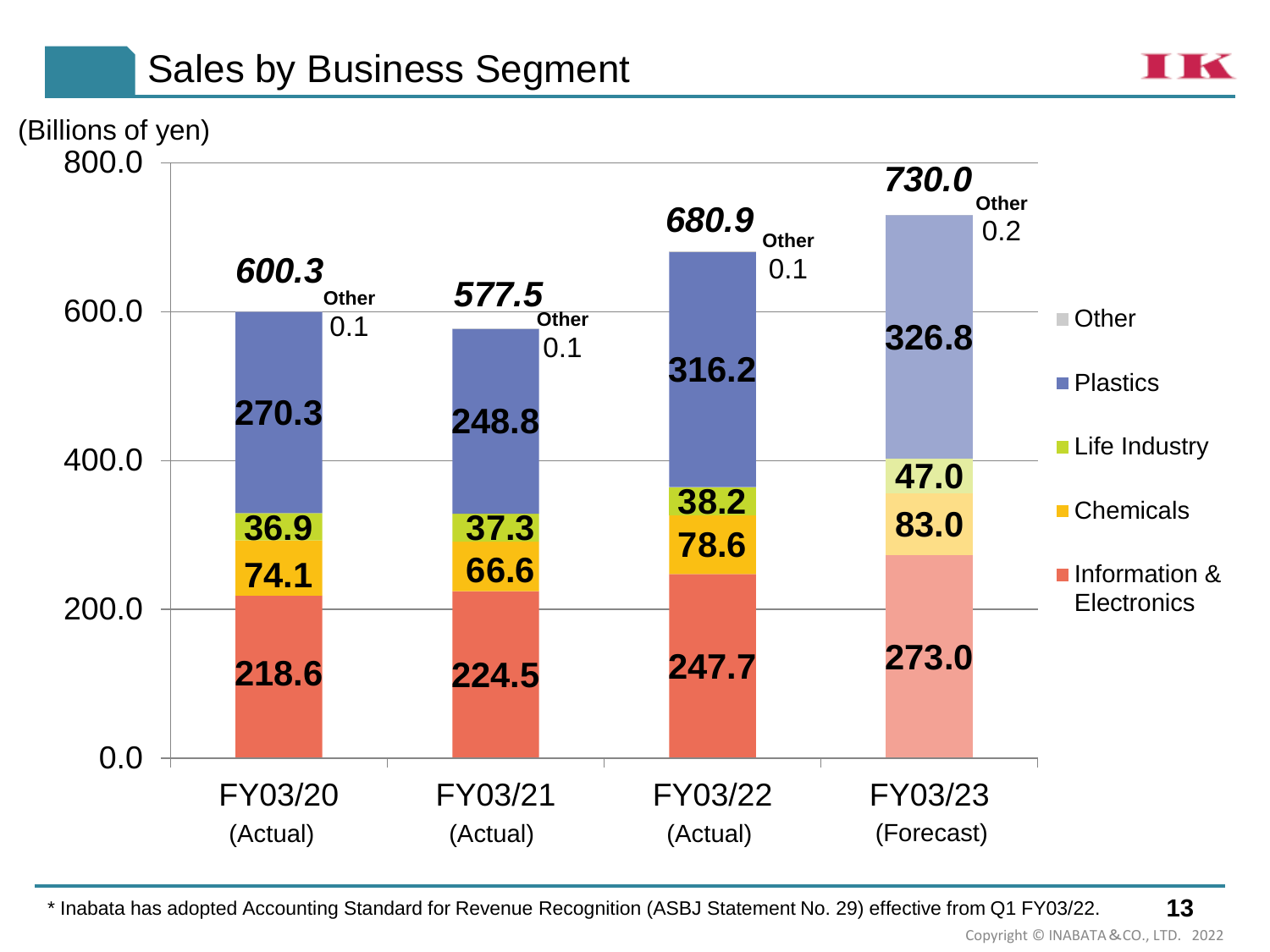# Operating Profit by Business Segment



(Billions of yen)



Note: Recorded ¥0.75 billion in reversal of allowance for doubtful accounts in the Information & Electronics segment. in FY03/21. **14** Copyright © INABATA&CO., LTD. 2022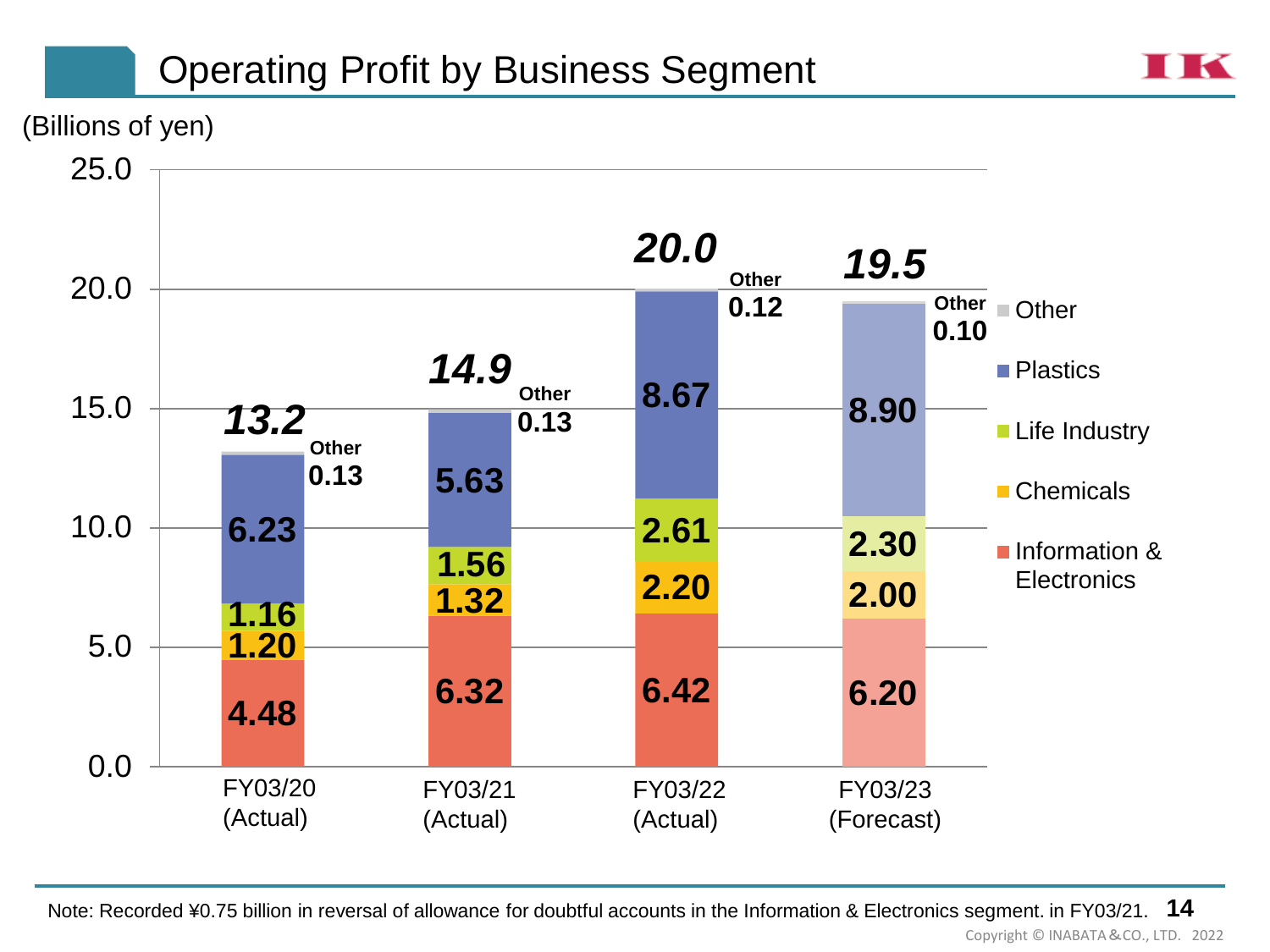|                                                       | Companies |          |              |  |  |
|-------------------------------------------------------|-----------|----------|--------------|--|--|
|                                                       | Japan     | Overseas | <b>Total</b> |  |  |
| <b>Consolidated subsidiaries</b>                      |           | 36       | 43           |  |  |
| (Of which, manufacturers and<br>processing companies) | (5)       | (16)     | (21)         |  |  |
| Equity-method affiliates                              |           |          | 5            |  |  |
| (Of which, manufacturers and<br>processing companies) | (2)       | (1)      | (3)          |  |  |
| Total                                                 | 11        | 37       | 48           |  |  |
| (Of which, manufacturers and<br>processing companies) |           | (17)     |              |  |  |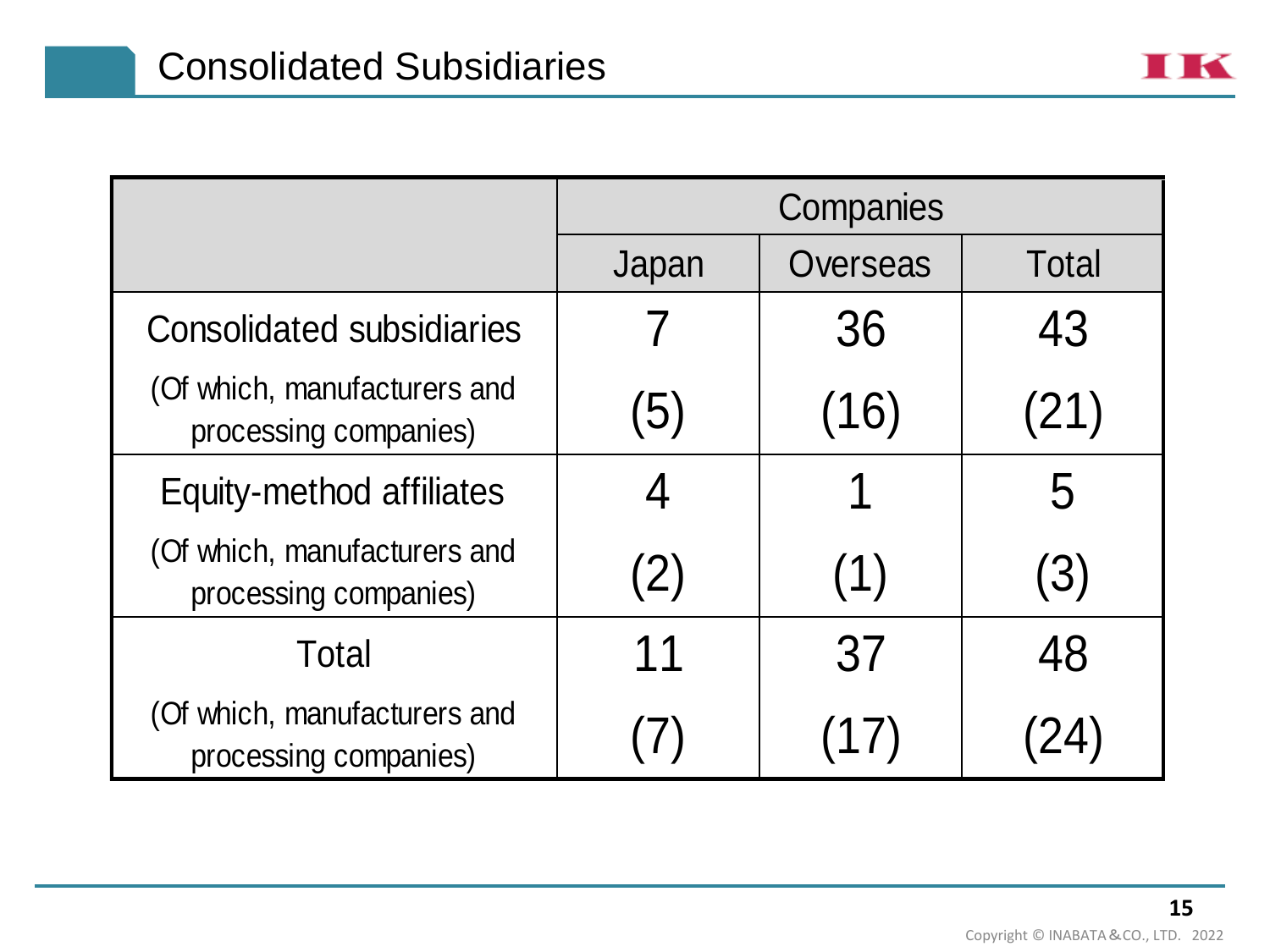

(Millions of yen)

Net sales Operating profit Net income **Net sales Operatin g profit Net Net** Net sales Operating Net income Taiwan Inabata Sangyo Co., Ltd. **Taiwan** 38,145 <sup>720</sup> <sup>500</sup> **35,680 <sup>715</sup> <sup>537</sup>** -6.5% -0.7% +7.4% Inabata Sangyo (H.K.) Ltd. **Hong Kong** 63,769 <sup>856</sup> <sup>182</sup> **79,220 1,150 1,546** +24.2% +34.4% +751.7% Inabata Singapore (Pte.) **Singapore** 51,284 <sup>789</sup> <sup>997</sup> **66,795 1,204 1,399** +30.2% +52.6% +40.3% Inabata Thai Co., Ltd. **Thailand** 35,315 <sup>566</sup> <sup>447</sup> **46,626 <sup>984</sup> <sup>830</sup>** +32.0% +73.9% +85.5% **Shanghai** Inabata Trading **Shanghai** 67,764 1,052 <sup>858</sup> **76,249 1,330 1,097** +12.5% +26.4% +27.9% PT. Inabata Indonesia **Indonesia** 19,894 <sup>720</sup> <sup>463</sup> **28,400 1,272 <sup>965</sup>** +42.8% +76.8% +108.5% Inabata Fine Tech & Co., Ltd. **Japan** 17,839 <sup>543</sup> <sup>355</sup> **20,268 <sup>589</sup> <sup>417</sup>** +13.6% +8.4% +17.4% FY03/21 **FY03/22** YoY change Company **Location**

Note: Results for FY03/21 have been converted at the exchange rate for FY03/22 (USD1=JPY112.39).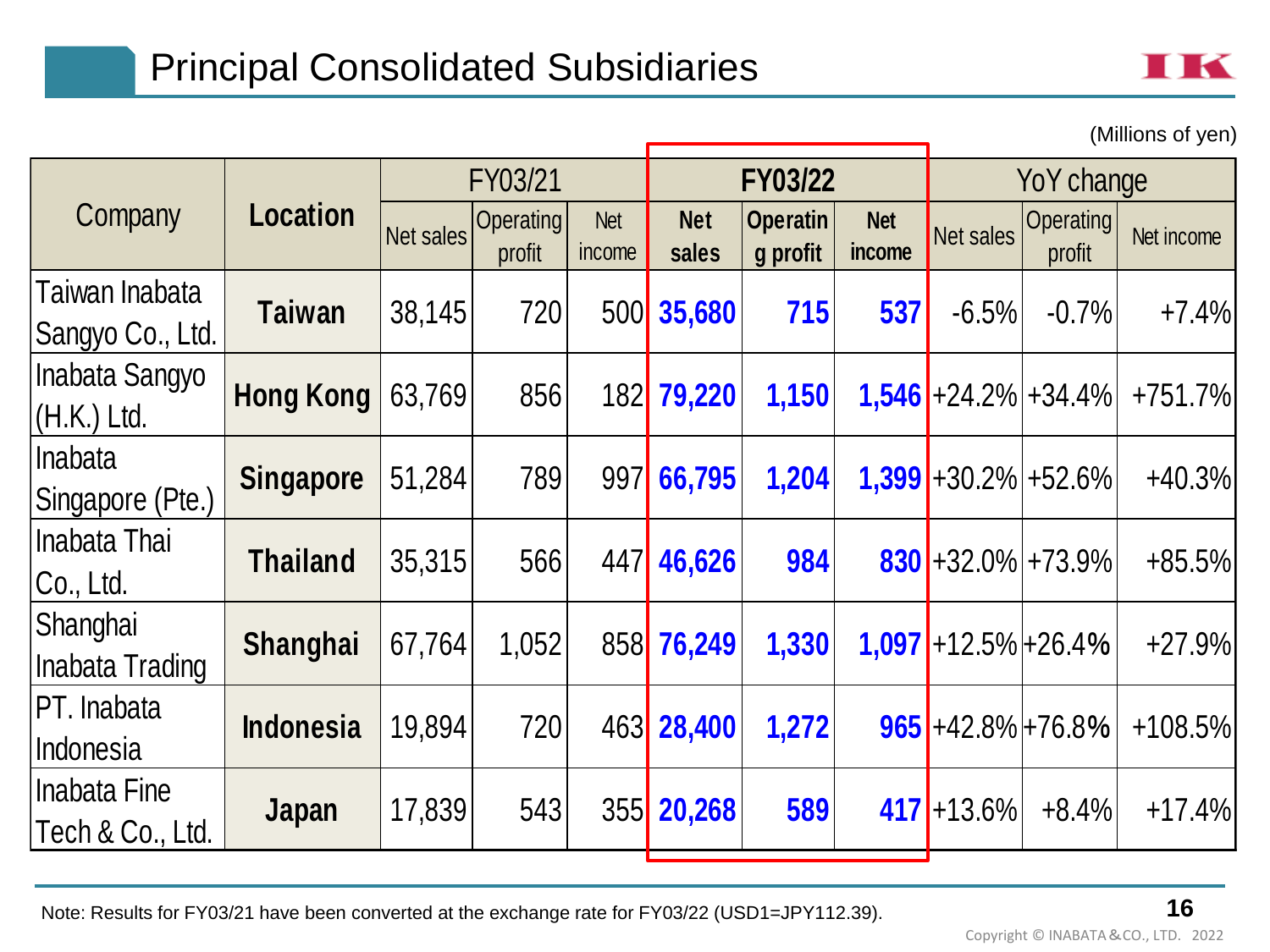# (Reference) Equity Capital

- Capital stock and capital surplus Retained earnings
- 
- 
- Remeasurements of defined benefit plans
- 
- Treasury shares and the valuation difference on available-for-sale securities
- Deferred gains or losses on hedges Foreign currency translation adjustment



 $\blacksquare$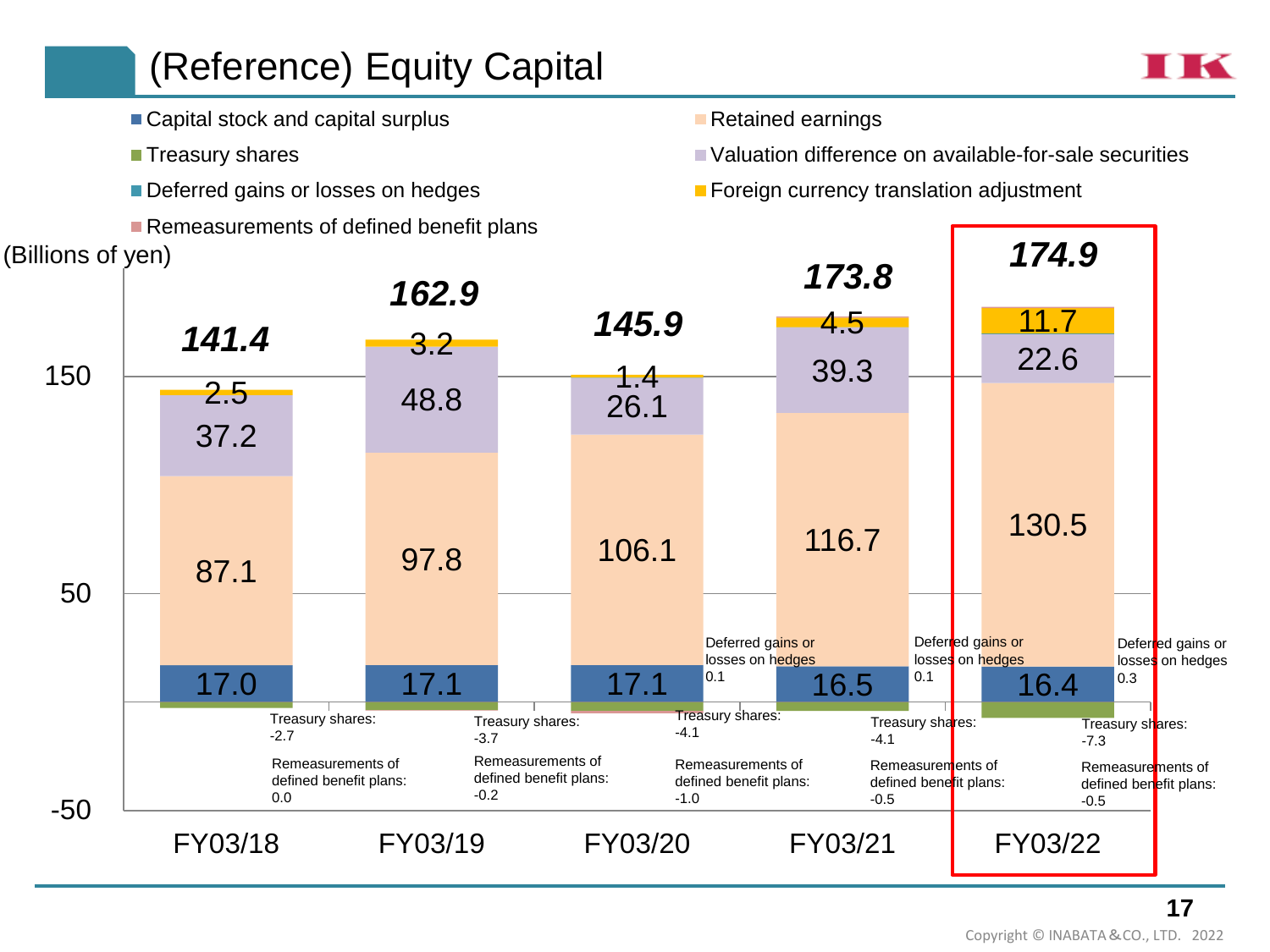### (Reference) Impact of Exchange Rate Fluctuations on the Foreign Currency Translation Adjustment

**TK**